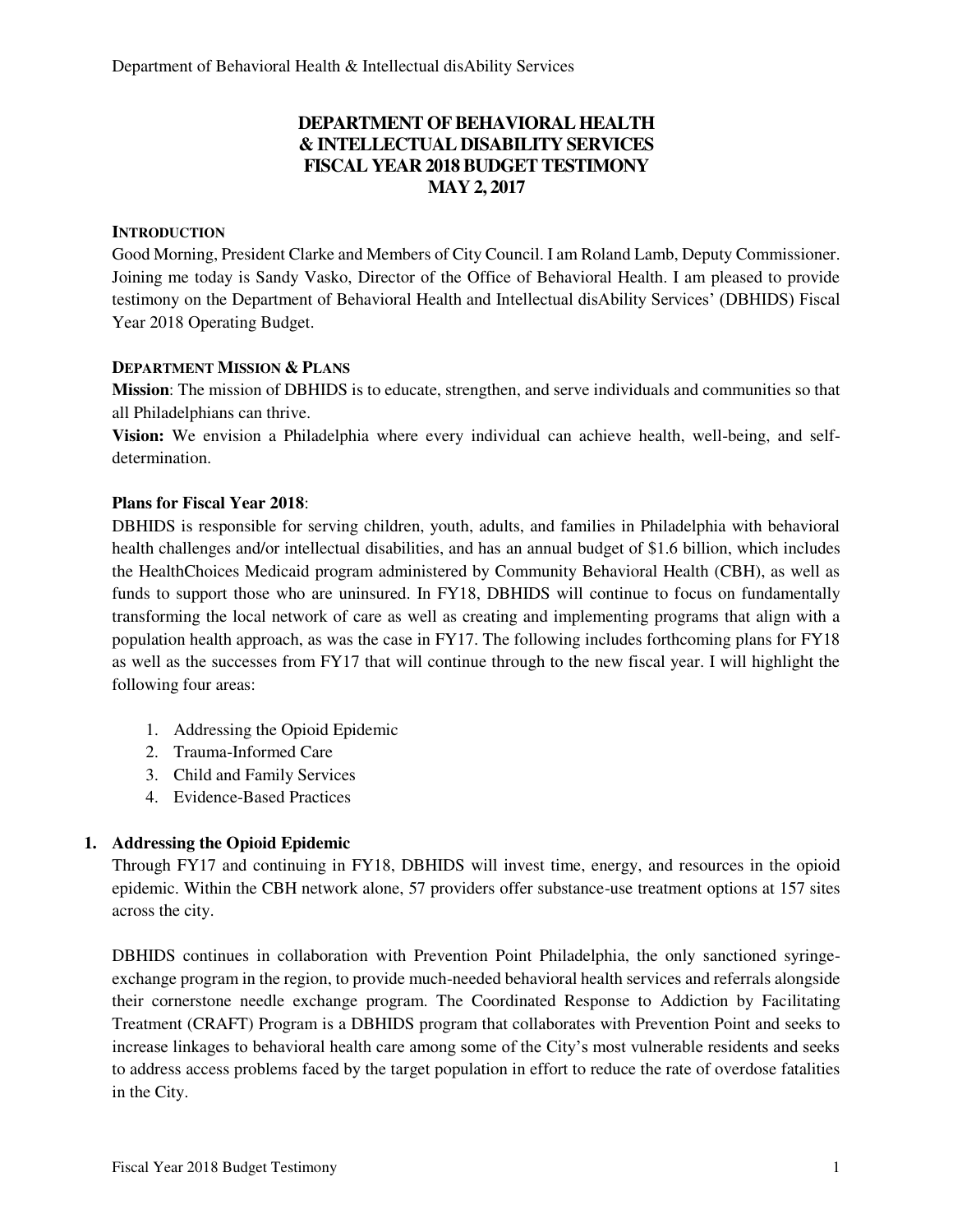DBHIDS continues to successfully move towards a population health approach by which we seek to serve the whole individual and strive to limit the development of disease and infirmities by instituting preventative measures that enable overall wellness. The Department has partnered with the City of Philadelphia's Department of Public Health to release Opioid Prescribing Guidelines, which have been distributed to all physicians in the city and provide simple, practical guidelines with the goal to limit the unnecessary prescribing of opioids. Similar prescribing guidelines have been created for benzodiazepines, as these substances, particularly when combined with opioids, contribute to a large portion of overdose deaths. We also ensure that a large proportion of our employees and providers are equipped to respond in the case of an opioid-related overdose. To date, DBHIDS has trained more than 25% of staff members (236 individuals) in administering Naloxone (Narcan), the life-saving overdose-prevention medication, and trainings will continue on a quarterly basis.

DBHIDS continues to work with Physical Health Managed Care Organizations (PH-MCOs) as well as the Commonwealth of Pennsylvania to further develop the Opioid Use Disorder Centers of Excellence. DBHIDS is also working to develop a 24/7 walk-in center where individuals can receive immediate stabilization support while remaining in an outpatient setting. Additional FY18 plans include the creation of a substance use early intervention program that will provide services for adults who are currently using substances but do not meet criteria for substance abuse or dependency and are at risk for developing a substance abuse disorder.

### **2. Trauma-Informed Care**

Philadelphia has emerged as a national leader in the public promotion of behavioral health via Mental Health First Aid (MHFA). MHFA is a groundbreaking, early intervention, public education initiative that teaches community members how to identify, understand, and respond to individuals experiencing behavioral health challenges and crises. Training has been made available to the public, faith communities, the Philadelphia Police and Fire Departments, the School District of Philadelphia, and many other organizations.

The Network of Neighbors Responding to Violence seeks to provide trauma support to communities in the immediate aftermath of violence; most often gun violence. Network members are trained in Post-Traumatic Stress Management (PTSM) to become Acute Trauma Responders who tap into a community's social connections and conduct group sessions to foster healthy coping mechanisms. Over the next five years, DBHIDS will expand the Network by training 400 additional trauma responders.

Healing Hurt People is a hospital and community-based intervention program based in medical emergency departments that provides assistance to individuals and families victimized by physical violence. Youth and young adults who present in Emergency Rooms with violence precipitated injuries are screened to assess levels of need for behavioral health and other follow up support services. In 2016, the University of Pennsylvania's Presbyterian hospital was added as a service area. Healing Hurt People is currently functional in five hospitals throughout the city.

### **3. Children and Family Initiatives**

DBHIDS continues to implement school-based services through a longstanding, highly collaborative partnership with the School District of Philadelphia. This relationship affords access to a continuum of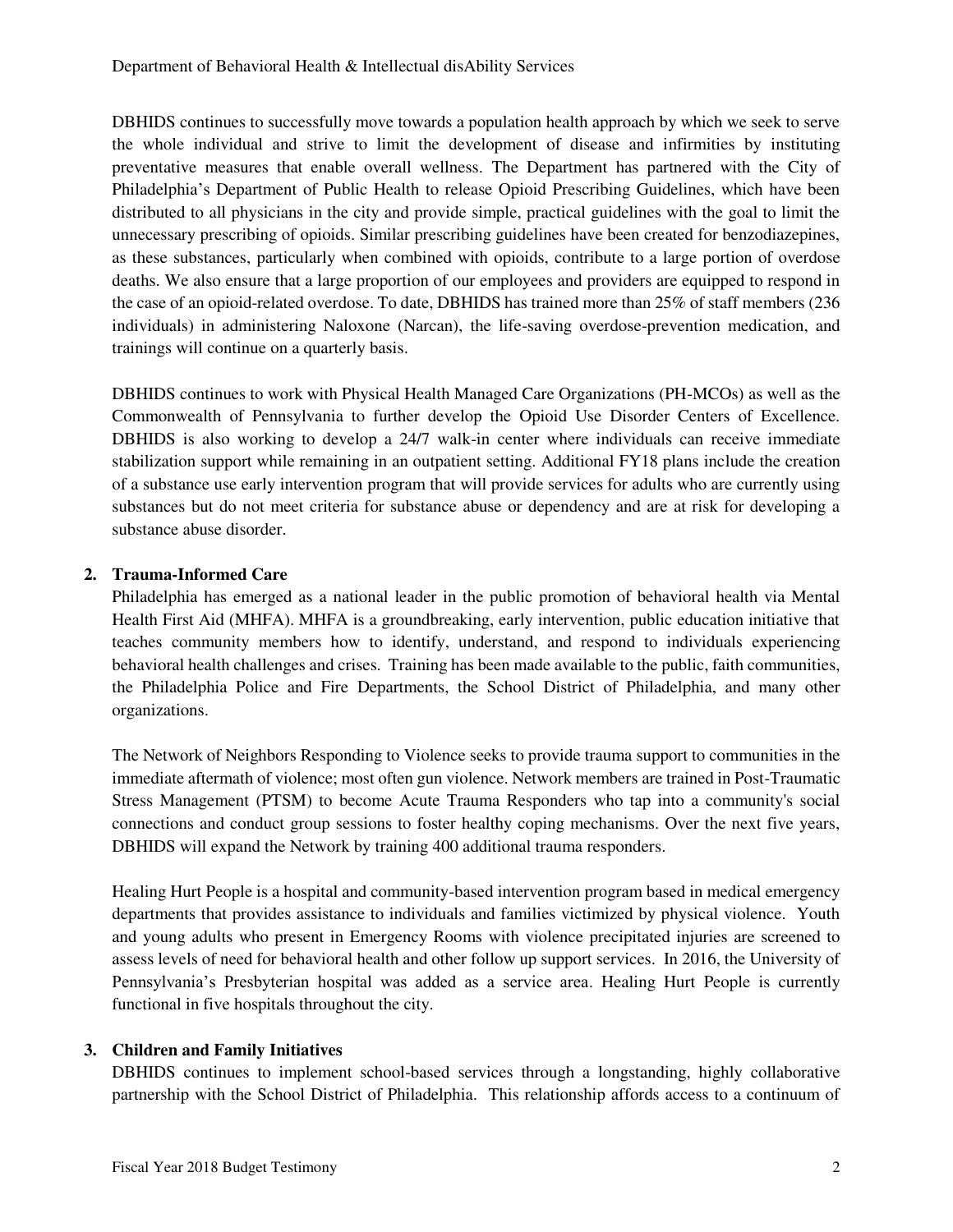behavioral health programs for school-aged youth and allows youth and families to access services. Prevention, early intervention, assessment, and treatment services are currently provided in 132 different district-run, charter, and parochial schools throughout the City. In addition to the school-based services, CBH offers a continuum of treatment options. Treatment continuum services include: Autism Centers of Excellence, Case Management, Family Based Services, Inpatient or Partial Hospitalization, as well as Outpatient Services, which is currently located in five outpatient satellite programs in five High Schools.

CBH is engaged in a comprehensive expansion of children's crisis services through two major initiatives, both of which focus on rapid response, early intervention and resolution-focused approaches to crisis services. Community-based mobile crisis and intervention services are currently being developed through a procurement process, with teams assigned to three distinct regions to meet access needs throughout the city. Additional services will be provided in the community, with a focus on resolving or ameliorating behavioral health episodes for children to remain in their natural setting. A second procurement was issued to develop site-based children's crisis services, with the aim to address the volume of children in need of immediate crisis evaluation. This procurement will result in the creation of additional CRCs, intensive treatment beds, and crisis stabilization units, with programming that will provide resolution-oriented approaches to assessment and crisis intervention.

Through ongoing support of the Substance Abuse and Mental Health Services Administration (otherwise known as SAMHSA), the agency within the U.S. Department of Health and Human Services responsible for leading the public health efforts to advance the behavioral health of the nation, DBHIDS has been able to continue on the path of implementing innovative approaches to children's services, specifically through the recently-awarded SAMHSA System of Care Expansion Grant. This initiative, designed for youth (8-18 years) who have serious behavioral health needs and are involved in the child welfare and/or juvenile justice systems, aims to create a youth-driven community based network of supports. A small piece of this grant includes the upcoming annual celebration of National Children's Mental Health Awareness day on May 4, 2017, where we work alongside our colleagues and friends to spread awareness, dispel stigma, and bring to light the many children's mental health resources available throughout the city.

Additionally, in FY17, Philadelphia was the recipient of a five-year, \$2 million SAMHSA grant to continue the great work of the Philadelphia Alliance for Child Trauma Services (PACTS) Program. The continuation of this grant focuses on reaching the most vulnerable youth though system-wide trauma screening, education, prevention and intervention programs. This expansion allows for a greater focus on vulnerable and underserved youth including young children (ages 2 to 6); Lesbian, Gay, Bisexual, Transgender and Questioning (LGBTQ) youth; Commercially Sexually Exploited Children; and intentionally injured youth. Goals for FY18 include: 1) Train a cohort of clinicians in Child-Adult Relationship Enhancement (CARE) to address the needs of young children (ages 2-6) who present with disruptive behaviors; 2) Train all Provider/Partner agencies in LGBTQ Safe Spaces to ensure that each agency provides a safe and supportive environment for youth seeking treatment and; 3) Continue ongoing training of TF-CBT and CFTSI to ensure there is a highly qualified workforce to provide trauma services to the children and families who need them.

There are two initiatives of Intellectual disAbility Services (IDS) that I would like to highlight. Child Keep is a subset of the Infant Toddler Early Intervention Program, a program which seeks to identify children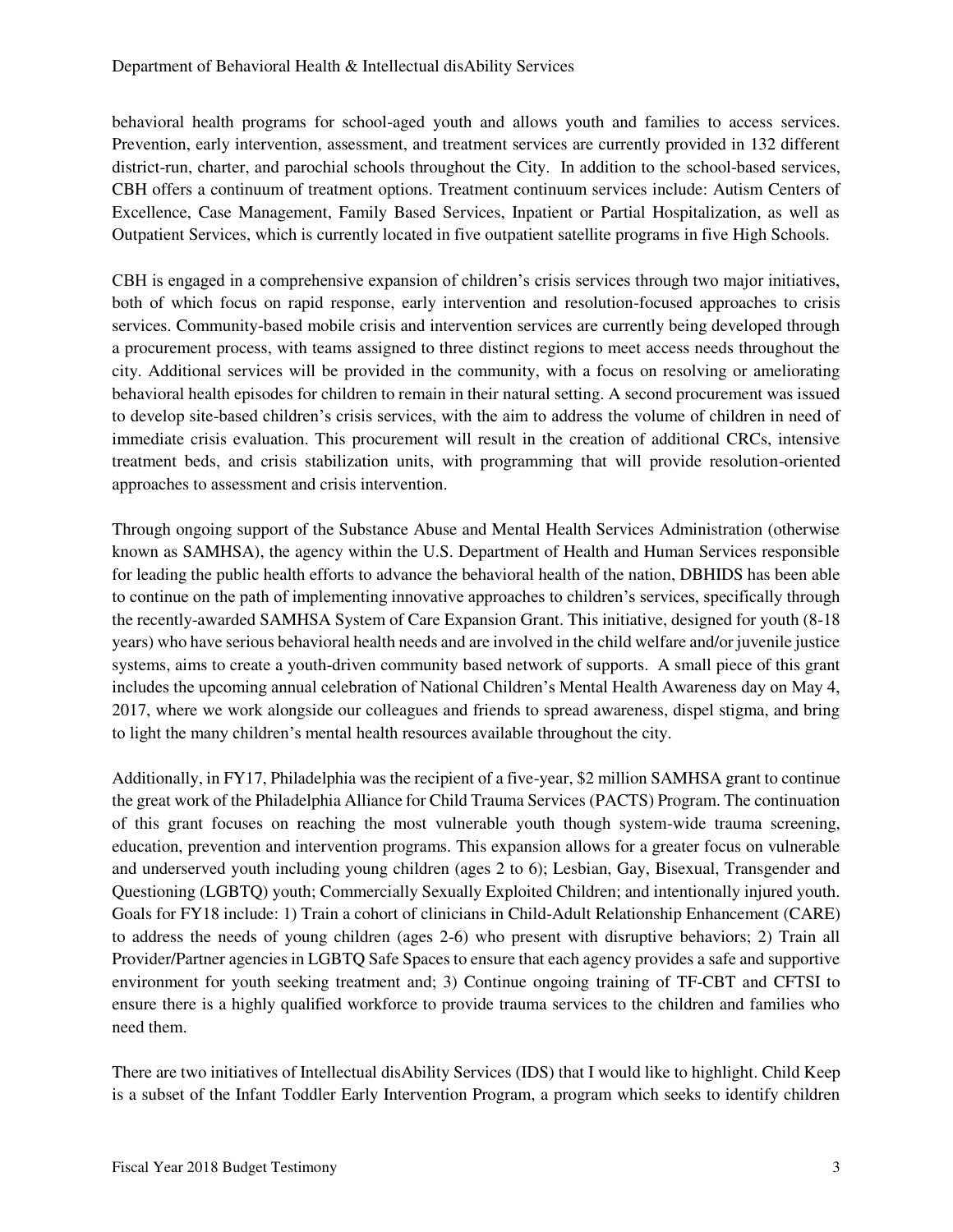who may be at risk for cognitive and/or developmental delays. And Employment NOW, an initiative which works to promote employment opportunities as the first and preferred outcome for all working-age individuals with disabilities, without regard to their level of disability.

## **4. Evidence-Based Initiatives**

DBHIDS created the Evidenced-Based Practice and Innovation Center (EPIC) to advance system-wide strategies that support the implementation, sustainability, and accessibility of behavioral health evidencebased practices in Philadelphia. DBHIDS has partnered with researchers, treatment experts and providers to promote the delivery of behavioral health evidence-based practices throughout Philadelphia.

Two Evidence-Based Practices (EBPs) that DBHIDS has widely instituted are: Dialectical Behavior Therapy (DBT), a systematic cognitive-behavioral approach to working with individuals with severe dysfunctional behaviors, especially those with chronic patterns of emotion dysregulation, suicidal thoughts, and self-harm, and Parent Child Interaction Therapy (PCIT), an evidence-based therapy for young children (ages 2.5 to 7 years old) who have disruptive and/or oppositional behaviors and focuses on enhancing positive relationships between parent and child by promoting effective behavior management and discipline techniques within the home.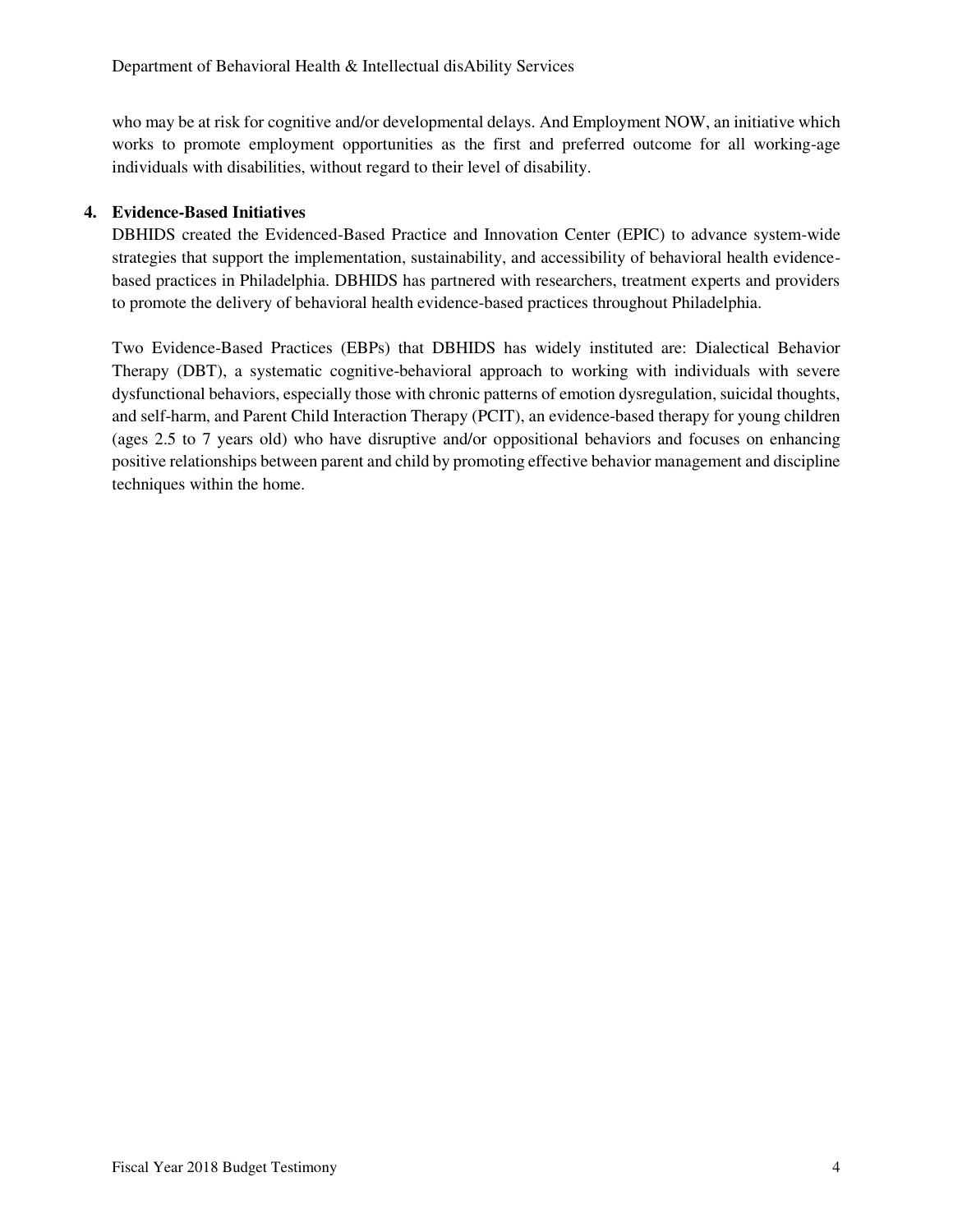| <b>Staff Demographics Summary (as of December 2016)</b> * |           |           |           |           |  |  |  |  |
|-----------------------------------------------------------|-----------|-----------|-----------|-----------|--|--|--|--|
|                                                           | Total     | Minority  | White     | Female    |  |  |  |  |
| Number of Full-Time Staff                                 | 250       | 197       | 53        | 177       |  |  |  |  |
| Number of Civil Service-Exempt Staff                      | 17        | 6         | 11        | 7         |  |  |  |  |
| Number of Executive Staff (deputy level)<br>and above)    | 7         | 4         | 3         | 2         |  |  |  |  |
| Average Salary, Full-Time Staff                           | \$65,667  | \$63,529  | \$73,610  | \$64,808  |  |  |  |  |
| Average Salary, Civil Service-Exempt<br>Staff             | \$88,301  | \$108,790 | \$77,125  | \$82,594  |  |  |  |  |
| Average Salary, Executive Staff                           | \$128,011 | \$138,290 | \$114,305 | \$124,127 |  |  |  |  |
| Median Salary, Full-Time Staff                            | \$66,083  | \$65,883  | \$72,237  | \$66,016  |  |  |  |  |
| Median Salary, Civil Service-Exempt<br>Staff              | \$60,664  | \$130,000 | \$76,961  | \$80,664  |  |  |  |  |
| Median Salary, Executive Staff                            | \$125,005 | \$135,000 | \$124,227 | \$124,127 |  |  |  |  |

|  | Budget Summary & Other Budget Drivers |
|--|---------------------------------------|
|--|---------------------------------------|

| <b>Employment Levels (as of December 2016)</b> * |                 |          |  |  |  |  |
|--------------------------------------------------|-----------------|----------|--|--|--|--|
|                                                  | <b>Budgeted</b> | Filled   |  |  |  |  |
| Number of Full-Time Positions                    | 262             | 250      |  |  |  |  |
| Number of Part-Time Positions                    | 2               | 2        |  |  |  |  |
| Number of Civil-Service Exempt                   | 17              | 17       |  |  |  |  |
| Positions                                        |                 |          |  |  |  |  |
| Number of Executive Positions                    |                 |          |  |  |  |  |
| Average Salary of All Full-Time                  | \$66,083        | \$65,667 |  |  |  |  |
| Positions                                        |                 |          |  |  |  |  |
| Median Salary of All Full-Time                   | \$65,026        | \$66,083 |  |  |  |  |
| Positions                                        |                 |          |  |  |  |  |

\* Staff demographics and employment levels provided are for all funds.

| <b>General Fund Financial Summary by Class</b> |                                               |                    |                |                    |                |                  |
|------------------------------------------------|-----------------------------------------------|--------------------|----------------|--------------------|----------------|------------------|
|                                                | FY17 Original<br>FY16 Original<br>FY16 Actual |                    | FY17 Estimated | FY18 Proposed      | Difference:    |                  |
|                                                | Appropriations                                | <b>Obligations</b> | Appropriations | <b>Obligations</b> | Appropriations | <b>FY18-FY17</b> |
| Class 100 - Employee Compensation              | \$1,000,066                                   | \$995,153          | \$1,010,566    | \$1,006,269        | \$1,093,064    | \$86,795         |
| Class 200 - Purchase of Services               | \$12,975,510                                  | \$12,975,510       | \$13,125,510   | \$13,125,510       | \$13,125,510   | \$0              |
| Class 300 - Materials and Supplies             | \$0                                           | \$0                | \$0            | \$0                | \$0            | \$0              |
| Class 400 - Equipment                          | \$0                                           | \$0                | \$0            | \$0                | \$0            | \$0              |
| Class 500 - Contributions                      | \$0                                           | \$0                | \$0            | \$0                | \$0            | \$0              |
| Class 700 - Debt Service                       | \$0                                           | \$0                | \$0            | \$0                | \$0            | \$0              |
| Class 800 - Payment to Other Funds             | \$0                                           | \$0                | \$0            | \$0                | \$0            | \$0              |
| Class 900 - Advances/Misc. Payments            | \$0                                           | \$0                | \$0            | \$0                | \$0            | \$0              |
|                                                | \$13,975,576                                  | \$13,970,663       | \$14,136,076   | \$14,131,779       | \$14,218,574   | \$86,795         |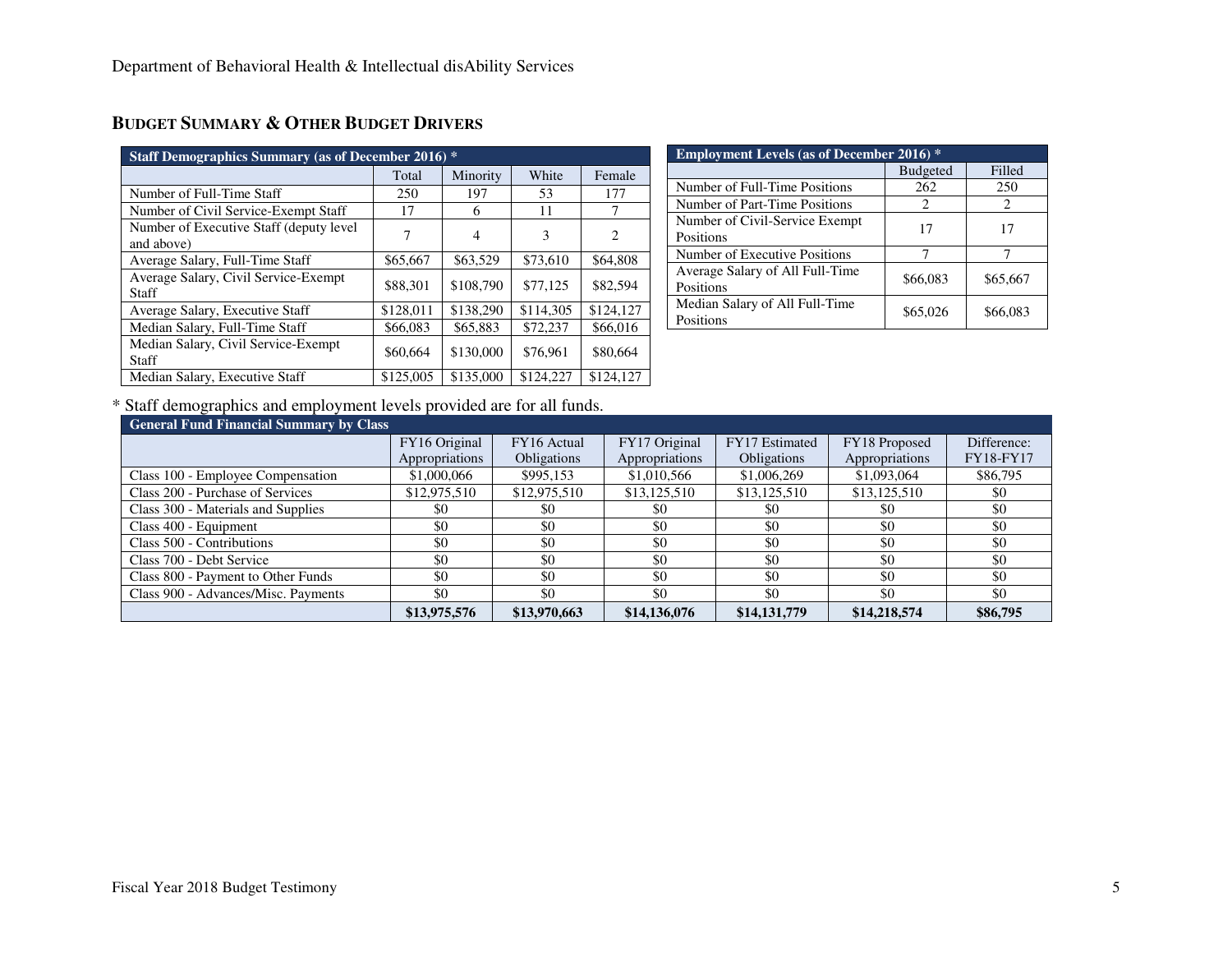|             | <b>All Funds Financial Summary</b>                |                                               |                                          |                                               |                                                       |                                               |                                       |  |
|-------------|---------------------------------------------------|-----------------------------------------------|------------------------------------------|-----------------------------------------------|-------------------------------------------------------|-----------------------------------------------|---------------------------------------|--|
| <b>Fund</b> | <b>Class</b>                                      | <b>FY16 Original</b><br><b>Appropriations</b> | <b>FY16 Actual</b><br><b>Obligations</b> | <b>FY17 Original</b><br><b>Appropriations</b> | <b>FY17</b><br><b>Estimated</b><br><b>Obligations</b> | <b>FY18 Proposed</b><br><b>Appropriations</b> | <b>Difference</b><br><b>FY18-FY17</b> |  |
|             | Class 100 - Employee Compensation                 | 1,000,066                                     | 995,153                                  | 1,010,566                                     | 1,006,269                                             | 1,093,064                                     | 86,795                                |  |
| General     | Class 200 - Purchase of Services                  | 12,975,510                                    | 12,975,510                               | 13,125,510                                    | 13,125,510                                            | 13,125,510                                    | $\overline{0}$                        |  |
|             | <b>Total</b>                                      | 13,975,576                                    | 13,970,663                               | 14,136,076                                    | 14, 131, 779                                          | 14,218,574                                    | 86,795                                |  |
|             | Class 100 - Employee Compensation                 | 23,142,889                                    | 22,664,437                               | 23,935,379                                    | 24,027,322                                            | 24,780,505                                    | 753,183                               |  |
|             | Class 200 - Purchase of Services                  | 1,191,223,587                                 | 1,096,391,557                            | 1,537,532,673                                 | 1,427,201,213                                         | 1,544,269,088                                 | 117,067,875                           |  |
| Other*      | Classes 300/400 - Materials, Supplies & Equipment | 407,190                                       | 244,543                                  | 340,000                                       | 483,000                                               | 285,000                                       | (198,000)                             |  |
|             | Class 800 - Payments to Other Funds               | 1,576,248                                     | 815,184                                  | 1,679,010                                     | 2,380,537                                             | 1,683,081                                     | (697, 456)                            |  |
|             | <b>Total</b>                                      | 1,216,349,914                                 | 1,120,115,721                            | 1,563,487,062                                 | 1,454,092,072                                         | 1,571,017,674                                 | 116,925,602                           |  |
|             | Class 100 - Employee Compensation                 | 24,142,955                                    | 23,659,590                               | 24,945,945                                    | 25,033,591                                            | 25,873,569                                    | 839,978                               |  |
|             | Class 200 - Purchase of Services                  | 1,204,199,097                                 | 1,109,367,067                            | 1,550,658,183                                 | 1,440,326,723                                         | 1,557,394,598                                 | 117,067,875                           |  |
| All         | Classes 300/400 - Materials, Supplies & Equipment | 407,190                                       | 244,543                                  | 340,000                                       | 483,000                                               | 285,000                                       | (198,000)                             |  |
|             | Class 800 - Payments to Other Funds               | 1,576,248                                     | 815,184                                  | 1,679,010                                     | 2,380,537                                             | 1,683,081                                     | (697, 456)                            |  |
|             | <b>Total</b>                                      | 1,230,325,490                                 | 1,134,086,384                            | 1,577,623,138                                 | 1,468,223,851                                         | 1,585,236,248                                 | 117,012,397                           |  |

\* Other Funds includes: County Liquid Fuels Tax Fund, Special Gasoline Tax Fund, HealthChoices Behavioral Health Fund, Hotel Room Rental Tax Fund, Grants Revenue Fund, Community Development Fund, Car Rental Tax Fund, Housing Trust Fund, Water Fund, Water Residual Fund, Aviation Fund, and Acute Care Hospital Assessment Fund.

| <b>Professional Services Contracts Summary</b> |             |              |              |              |              |                              |
|------------------------------------------------|-------------|--------------|--------------|--------------|--------------|------------------------------|
|                                                | <b>FY12</b> | <b>FY13</b>  | <b>FY14</b>  | <b>FY15</b>  | <b>FY16</b>  | <b>FY17 YTD</b><br>(Q1 & Q2) |
| Total amount of contracts                      | \$8,935,044 | \$11,247,368 | \$11,095,368 | \$11,667,684 | \$14,480,005 | \$15,034,041                 |
| Total amount to M/W/DSBE                       | \$1,521,673 | \$1,609,768  | \$1,669,768  | \$1,547,173  | \$1,854,005  | \$2,327,395                  |
| <b>Participation Rate</b>                      | 17%         | 14%          | 15%          | $13\%$       | 13%          | 15%                          |

| <b>M/W/DSBE Contract Participation Goal</b> |             |        |             |  |  |  |
|---------------------------------------------|-------------|--------|-------------|--|--|--|
|                                             | <b>FY16</b> | FY17   | <b>FY18</b> |  |  |  |
| M/W/DSBE Contract Participation Goal        | 10%         | $10\%$ | 10%         |  |  |  |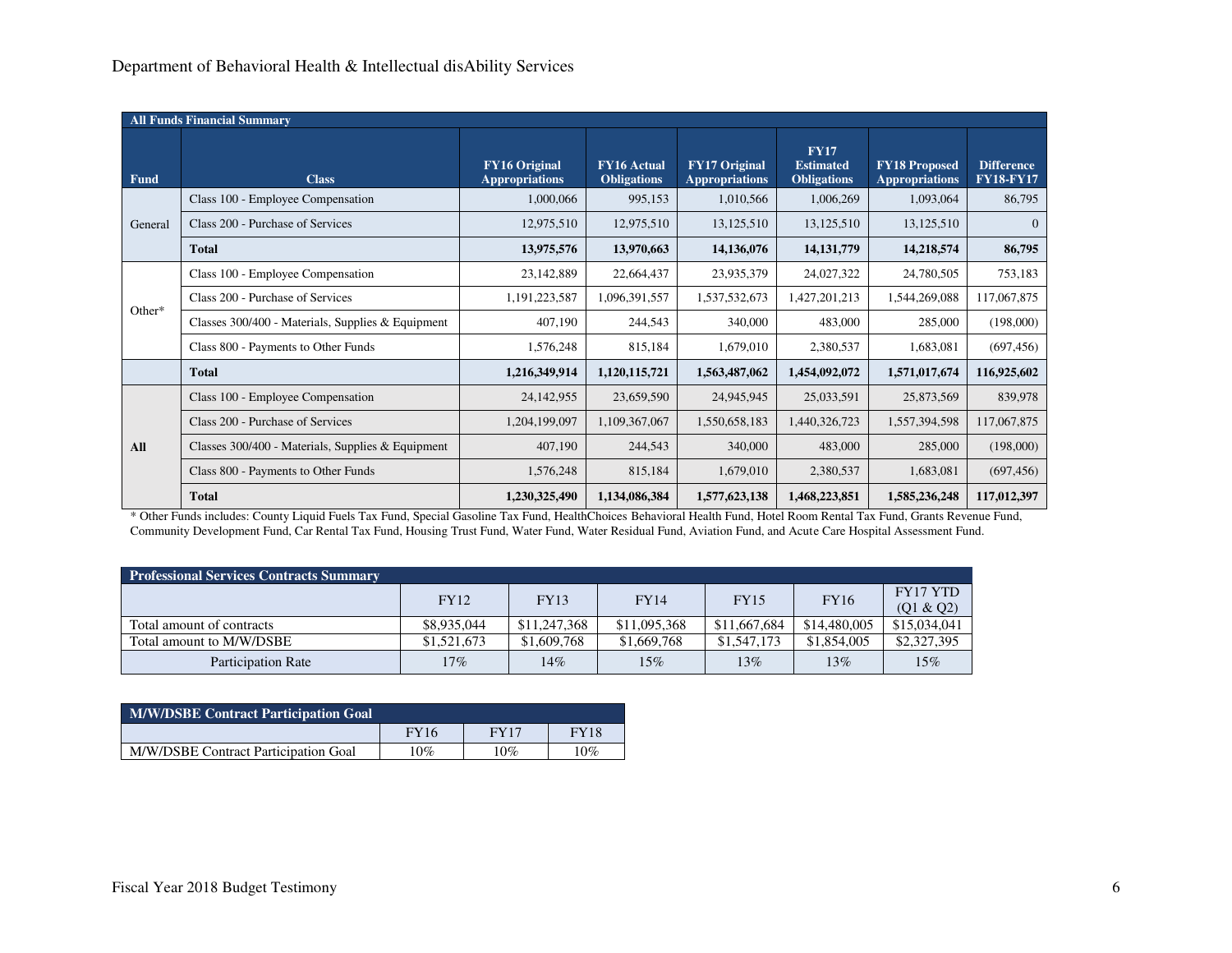### **PROPOSED BUDGET OVERVIEW**

### **Proposed Funding Request**:

The proposed Fiscal Year 2018 operating budget totals \$1,585,236,248, an increase of \$117,012,397 over Fiscal Year 2017 estimated obligation levels. This increase is primarily in the HealthChoices Behavioral Health Fund and is attributed to an annualized enrollment increase due to managed care expansion.

The FY18 operating budget request of \$1,585,236,248 includes \$14,218,574 in the General Fund, \$271,017,674 in the Grants Revenue Fund, and \$1,300,000,000 in the HealthChoices Behavioral Health Fund.

The proposed budget (all funds) includes:

- \$25,873,569 Class 100, an \$839,978 increase over FY17. This funding will support contractual raises and an increase of 11 positions over budgeted FY17 positions.
- \$1,557,394,598 in Class 200, an \$117,067,875 increase over FY17. This increase is attributed primarily to an annualized enrollment increase due to managed care expansion.
- \$202,500 in Class 300, a \$198,000 decrease from FY17, primarily attributable to a nonrecurring expenditure transfer from the Police Department in FY17 for the purchase of Naloxone kits.
- \$82,500 in Class 400, with no change from FY17.
- \$1,683,081 in Class 800, a decrease of \$697,456, in payments from the HealthChoices Fund to the Grants Revenue Fund. This decrease is attributable to delayed processing of a FY16 payment.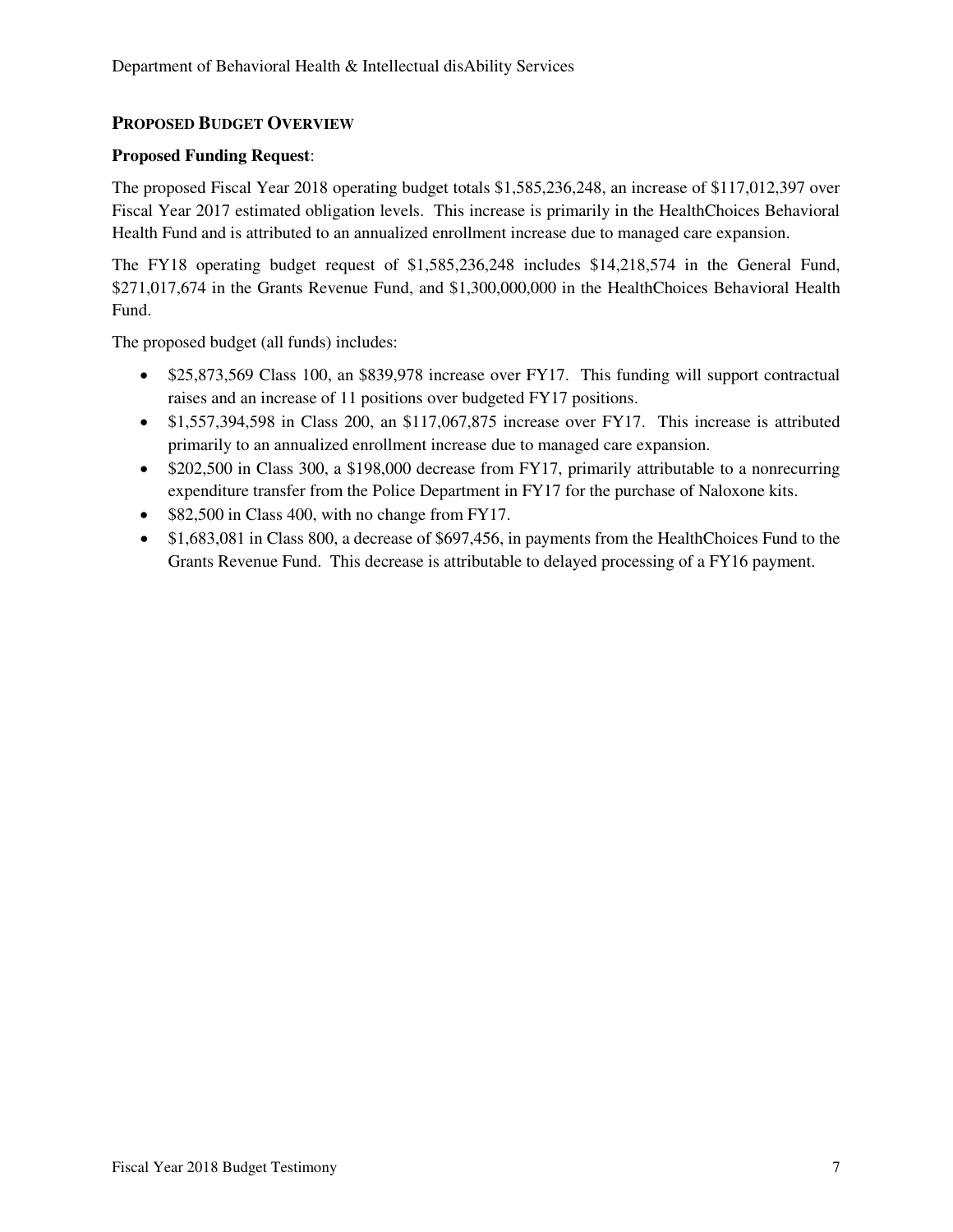# **STAFFING LEVELS**

The department is requesting 273 budgeted positions for FY18: 16 in the General Fund, and 257 in the Grants Revenue Fund. This is an increase of 11 positions, or \$839,978, over FY17.

The increase is necessary to achieve optimal staffing levels within DBHIDS and to fund contractual salary increases and raises for exempt staff.

## **NEW HIRES**

| New Hires (from December 2016 to present) |                                     |        |  |  |  |  |  |  |
|-------------------------------------------|-------------------------------------|--------|--|--|--|--|--|--|
|                                           | <b>Total Number of</b><br>New Hires | Korean |  |  |  |  |  |  |
| Black or African American                 |                                     |        |  |  |  |  |  |  |
| Asian                                     |                                     |        |  |  |  |  |  |  |
| Other                                     |                                     |        |  |  |  |  |  |  |
| $\Gamma$ otal                             |                                     |        |  |  |  |  |  |  |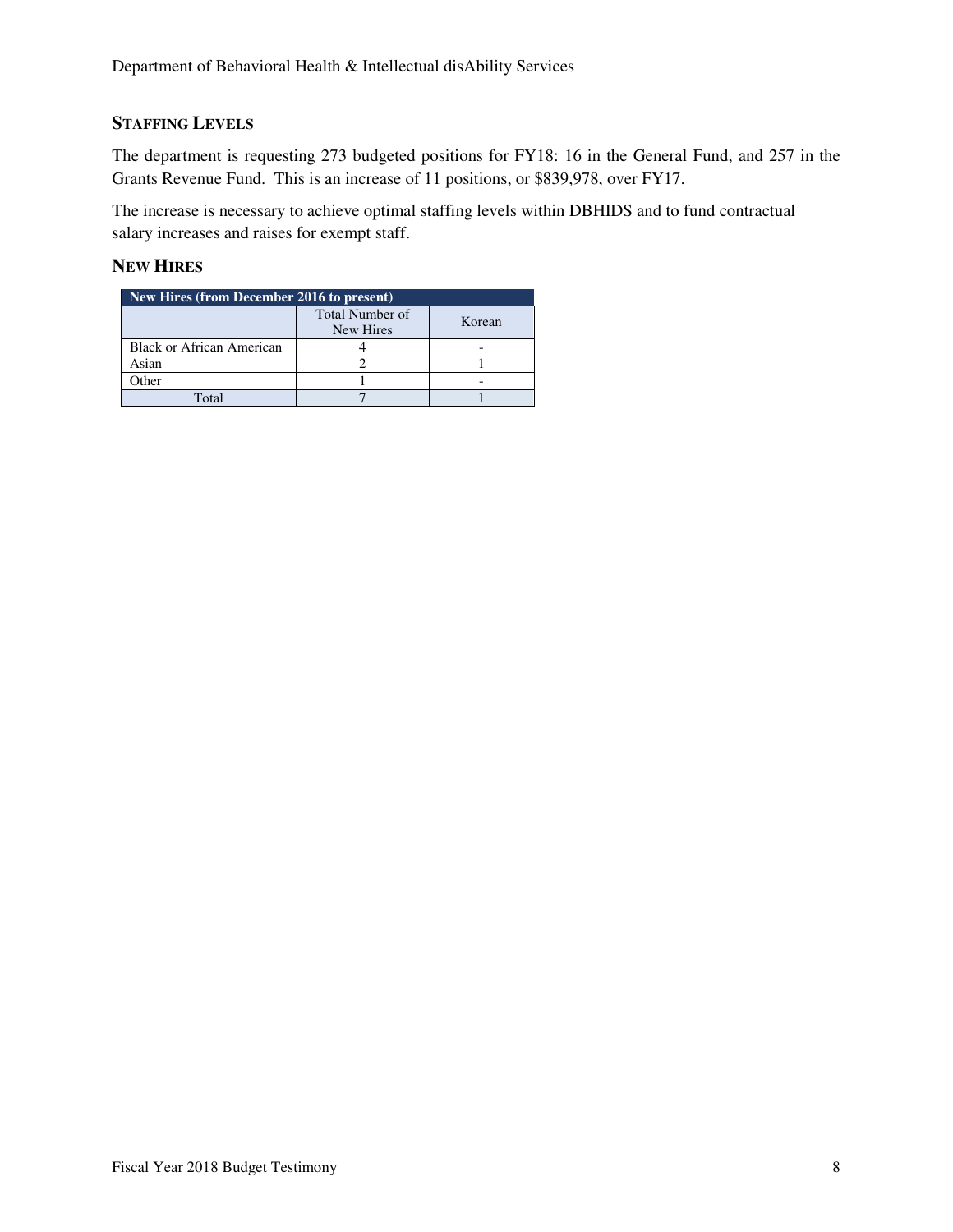# **PERFORMANCE, CHALLENGES, AND INITIATIVES**

| <b>FY18 Performance Measures</b>                                                                                                               |             |                              |                         |             |
|------------------------------------------------------------------------------------------------------------------------------------------------|-------------|------------------------------|-------------------------|-------------|
| Measure                                                                                                                                        | FY16 Actual | <b>FY17 YTD</b><br>(Q1 & Q2) | <b>FY17</b><br>Estimate | FY18 Target |
| Number of new admissions to Residential<br><b>Treatment Facilities</b>                                                                         | 636         | 306                          | 680                     | 650         |
| Number of unique clients served in out-of-<br>state residential treatment facilities                                                           | 14          | 5                            | 35                      | 25          |
| Number of unique clients served in out-<br>patient treatment facilities                                                                        | 85,601      | 62,302                       | 81,000                  | 85,000      |
| Percent of clients who receive follow-up 30<br>days after discharge from an inpatient<br>psychiatric facility                                  | 59.0%       | 57.0%                        | $60.0\%$                | 60.0%       |
| Percent of clients readmitted within 30 days<br>of discharge from inpatient psychiatric<br>facility (Substance Abuse & non-Substance<br>Abuse) | 14.0%       | 13.5%                        | 12.0%                   | 12.0%       |
| Percent of individuals with behavioral<br>health challenges in need of supportive<br>housing services receiving those services *               | N/A         |                              | Create baseline in 2017 |             |
| Reduce percent of children hospitalized<br>while awaiting outpatient care for<br>behavioral health issues *                                    | N/A         |                              | Create baseline in 2017 |             |
| Reduce time spent from onset of seeking<br>employment to securing employment for<br>persons with intellectual disabilities *                   | N/A         |                              | Create baseline in 2017 |             |

*\* New measures to be established. Will begin using in FY18. FY18 targets not yet available.*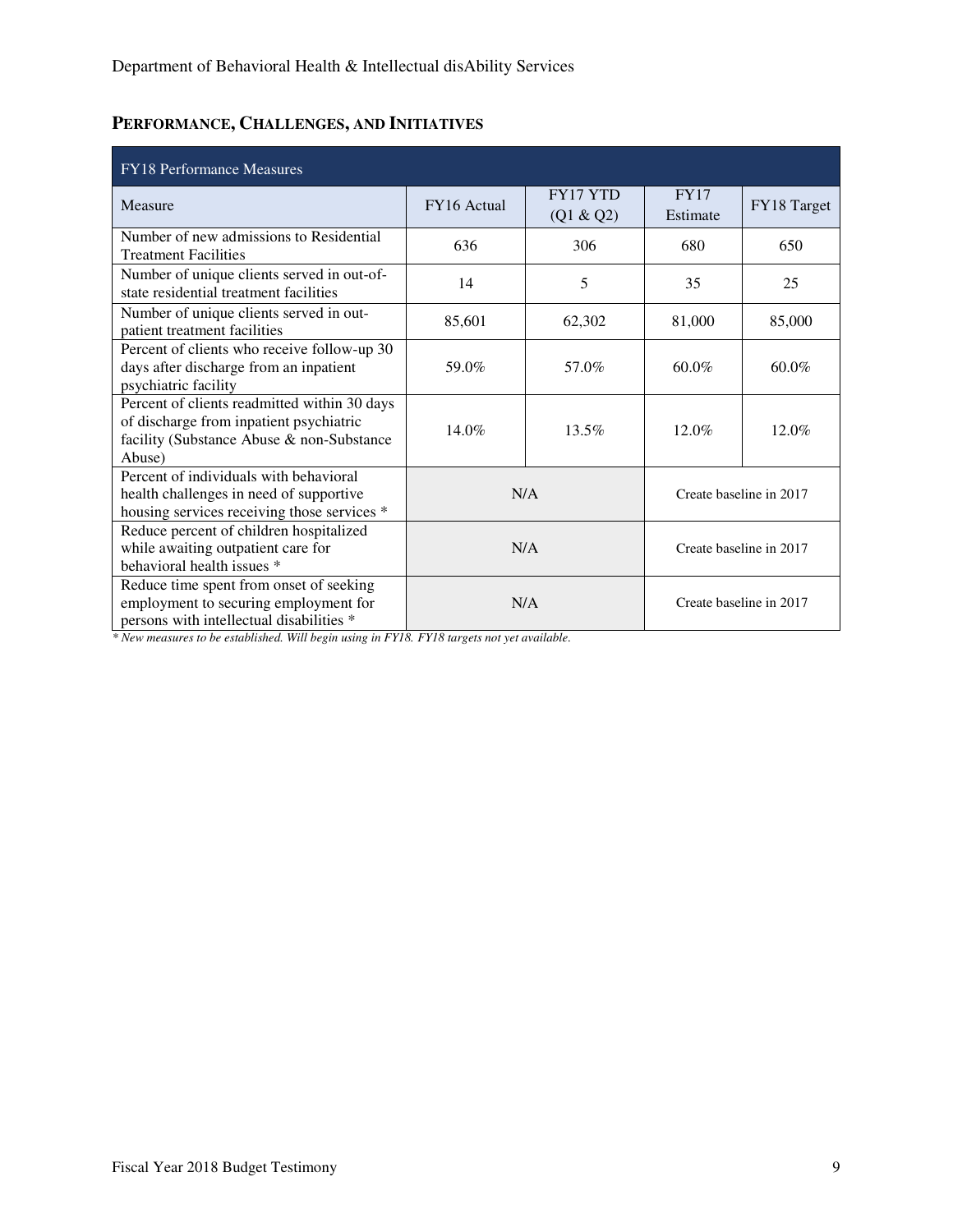### **OTHER BUDGETARY IMPACTS**

#### **Federal and State (Where Applicable)**

82% (\$1.3 billion) of DBHIDS' budget is allocated via HealthChoices, Pennsylvania's Medicaid appropriation system, which is overseen by CBH who provides services to the 650,000 Philadelphians on Medicaid. Due to the Affordable Care Act (ACA) Expansion, 220,000 adults (1 out of every 6 Philadelphian adults) gained new coverage. These expanded supports continue to prove to be vital in enabling formerly homeless individuals, now housed through Supportive Housing to become active and contributing members of the communities they now reside. DBHIDS has witnessed that these supports provide a cost-saving mechanism, enabling us to reinvest valuable dollars back into proven-effective services. A one-year cohort analysis of those utilizing Core Services offered via Supportive Housing demonstrated that, solely examining service utilization, service costs decreased by 29% within a one-year span, due to the fact that individuals were readily accessing less-intensive, more appropriate levels of care.

In addition, through the current payment structure and through the funds that CBH receives though Medicaid Compensable Services, DBHIDS is able to provide a wide array of Behavioral Health supports including Assertive Community Treatment (ACT) Teams, Drug and Alcohol Case Management, Mental Health and Co-Occurring Case Management, Certified Peer Specialist (CPS) Services, and Mobile Psychiatric Rehabilitation Services (MPRS). Under the ACA, Medicaid compensable services were expanded, enabling DBHIDS to reallocate safety-net funds for Population Health initiatives, such as the Early Intervention Programs for adults who are at-risk of developing substance use disorders. As a Department we have been able to utilize funds in innovative, creative, and proven-effective ways to ensure that all are receiving the appropriate level of care as they work towards their recovery.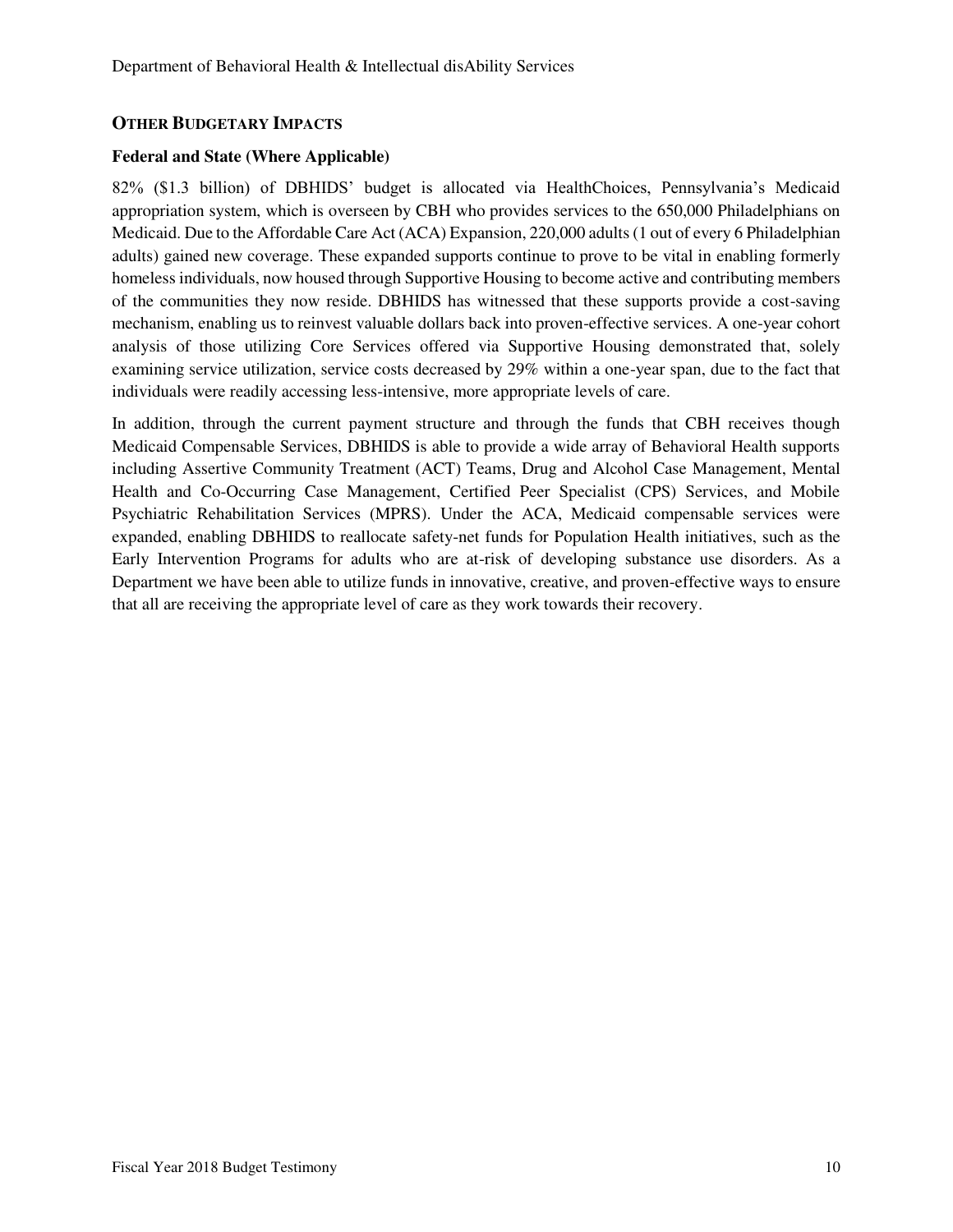# **CONTRACTING EXPERIENCE**

| M/W/DSBE Participation on Large Professional Services Contracts <sup>1</sup> |                         |                                 |                             |                                  |                                   |                                                 |                                          |                                         |                                                   |                                                                                                   |                                          |
|------------------------------------------------------------------------------|-------------------------|---------------------------------|-----------------------------|----------------------------------|-----------------------------------|-------------------------------------------------|------------------------------------------|-----------------------------------------|---------------------------------------------------|---------------------------------------------------------------------------------------------------|------------------------------------------|
| Top Five Largest Contracts, FY17                                             |                         |                                 |                             |                                  |                                   |                                                 |                                          |                                         |                                                   |                                                                                                   |                                          |
| Vendor Name                                                                  | Service Provided        | Dollar<br>Amount of<br>Contract | <b>RFP</b><br>Issue<br>Date | Contract<br><b>Start</b><br>Date | Ranges in<br><b>RFP</b>           | $%$ of<br>M/W/DSBE<br>Participation<br>Achieved | \$ Value of<br>M/W/DSBE<br>Participation | Total %<br>Participation<br>- All DSBEs | Total \$<br>Value<br>Participation<br>- All DSBEs | Local<br><b>Business</b><br>(principal)<br>place of<br>business<br>located within<br>City limits) | Waiver for<br>Living Wage<br>Compliance? |
| Public Health<br>Management<br>Corporation                                   | MH/IDS/EI/D&A           | \$17,663,756                    | N/A                         | 7/1/2016                         | MBE: N/A<br>WBE: N/A<br>DSBE: N/A | $0\%$<br>$0\%$<br>$0\%$                         | \$0<br>\$0<br>\$0                        | $0\%$                                   | \$0                                               | Yes                                                                                               | No                                       |
| NHS Phila./NHS<br>Woodhaven/NHS<br>Parkside                                  | MH/IDS/D&A              | \$16,006,474                    | N/A                         | 7/1/2016                         | MBE: N/A<br>WBE: N/A<br>DSBE: N/A | $0\%$<br>$0\%$<br>$0\%$                         | \$0<br>\$0<br>\$0                        | $0\%$                                   | \$0                                               | Yes                                                                                               | N <sub>o</sub>                           |
| Resources for<br>Human<br>Development                                        | MH/IDS/EI/D&A           | \$14,608,371                    | N/A                         | 7/1/2016                         | MBE: N/A<br>WBE: N/A<br>DSBE: N/A | $0\%$<br>$0\%$<br>$0\%$                         | \$0<br>\$0<br>\$0                        | $0\%$                                   | \$0                                               | Yes                                                                                               | N <sub>o</sub>                           |
| <b>Woods Services</b>                                                        | <b>IDS</b> Interim Care | \$7,440,000                     | N/A                         | 7/1/2016                         | MBE: N/A<br>WBE: N/A<br>DSBE: N/A | $0\%$<br>$0\%$<br>$0\%$                         | \$0<br>\$0<br>\$0                        | $0\%$                                   | \$0                                               | Yes                                                                                               | N <sub>o</sub>                           |
| Horizon House,<br>Inc.                                                       | MH/IDS/D&A              | \$7,124,302                     | N/A                         | 7/1/2016                         | MBE: N/A<br>WBE: N/A<br>DSBE: N/A | $0\%$<br>$0\%$<br>$0\%$                         | \$0<br>\$0<br>\$0                        | $0\%$                                   | \$0                                               | Yes                                                                                               | N <sub>o</sub>                           |

<sup>&</sup>lt;sup>1</sup> The following lists all contracts with non-profit agencies.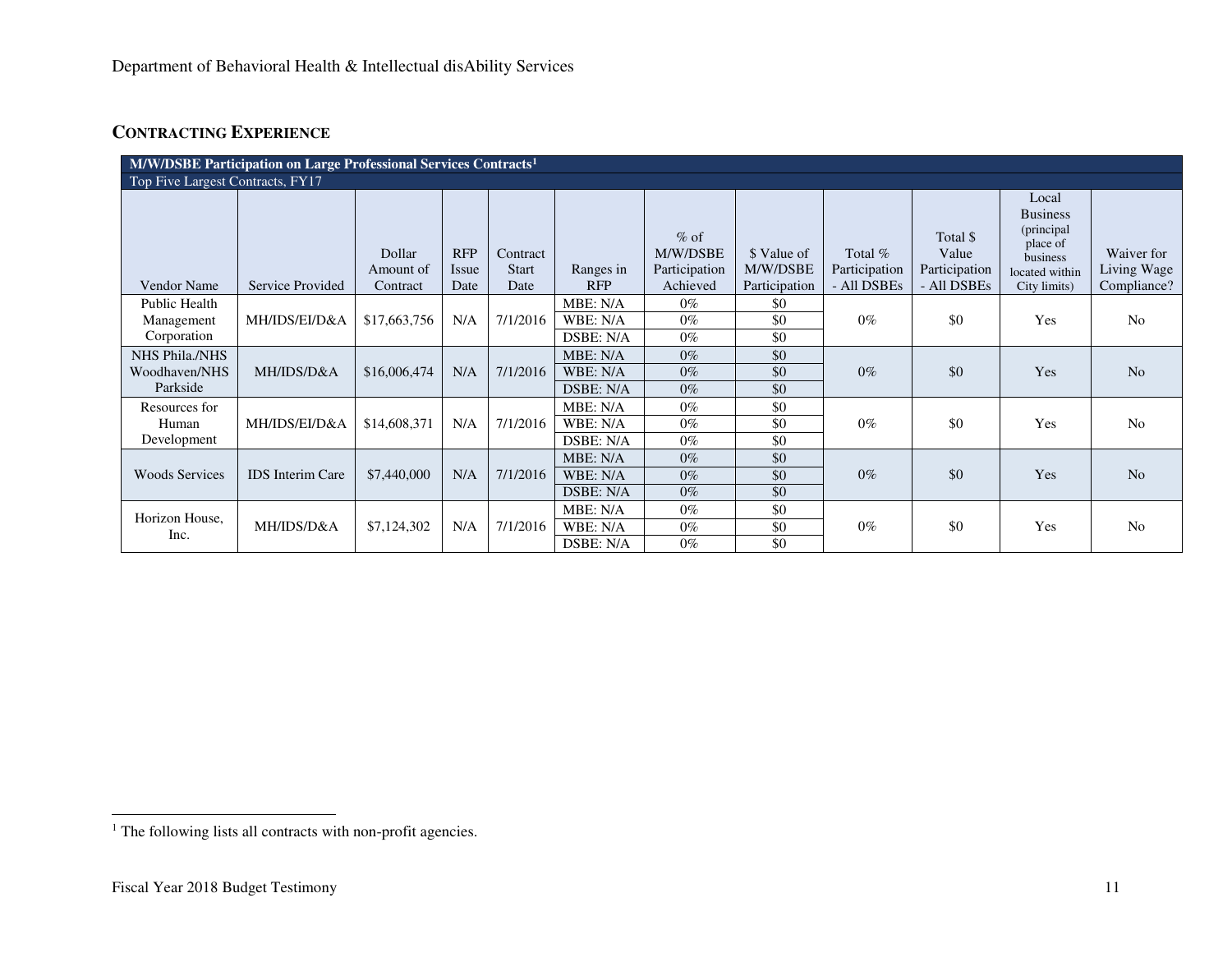# Department of Behavioral Health & Intellectual disAbility Services

| Public Health Management<br>Corporation | Minority or Female % |
|-----------------------------------------|----------------------|
| Workforce                               | 68.4%                |
| Executive                               | 66.7%                |
| Board                                   | $64.3\%$             |

| NHS Philadelphia | Minority or Female % |
|------------------|----------------------|
| Workforce        | 95.4%                |
| Executive        | 45.3%                |
| Board            | 33.3%                |

| Resources for Human Development | Minority or Female % |
|---------------------------------|----------------------|
| Workforce                       | 85.6%                |
| Executive                       | 66.7%                |
| Board                           | $64.3\%$             |

| <b>Woods Services</b> | Minority or Female % |  |  |  |
|-----------------------|----------------------|--|--|--|
| Workforce             | 68.0%                |  |  |  |
| Executive             | 64.0%                |  |  |  |
| Board                 | 36.0%                |  |  |  |

| Horizon House | Minority or Female % |  |  |  |
|---------------|----------------------|--|--|--|
| Workforce     | 84.2%                |  |  |  |
| Executive     | 63.6%                |  |  |  |
| Board         | 35.7%                |  |  |  |

| <b>DBHIDS</b> | Minority or Female % |  |  |
|---------------|----------------------|--|--|
| Workforce     | $90.0\%$             |  |  |
| Executive     | 71.0%                |  |  |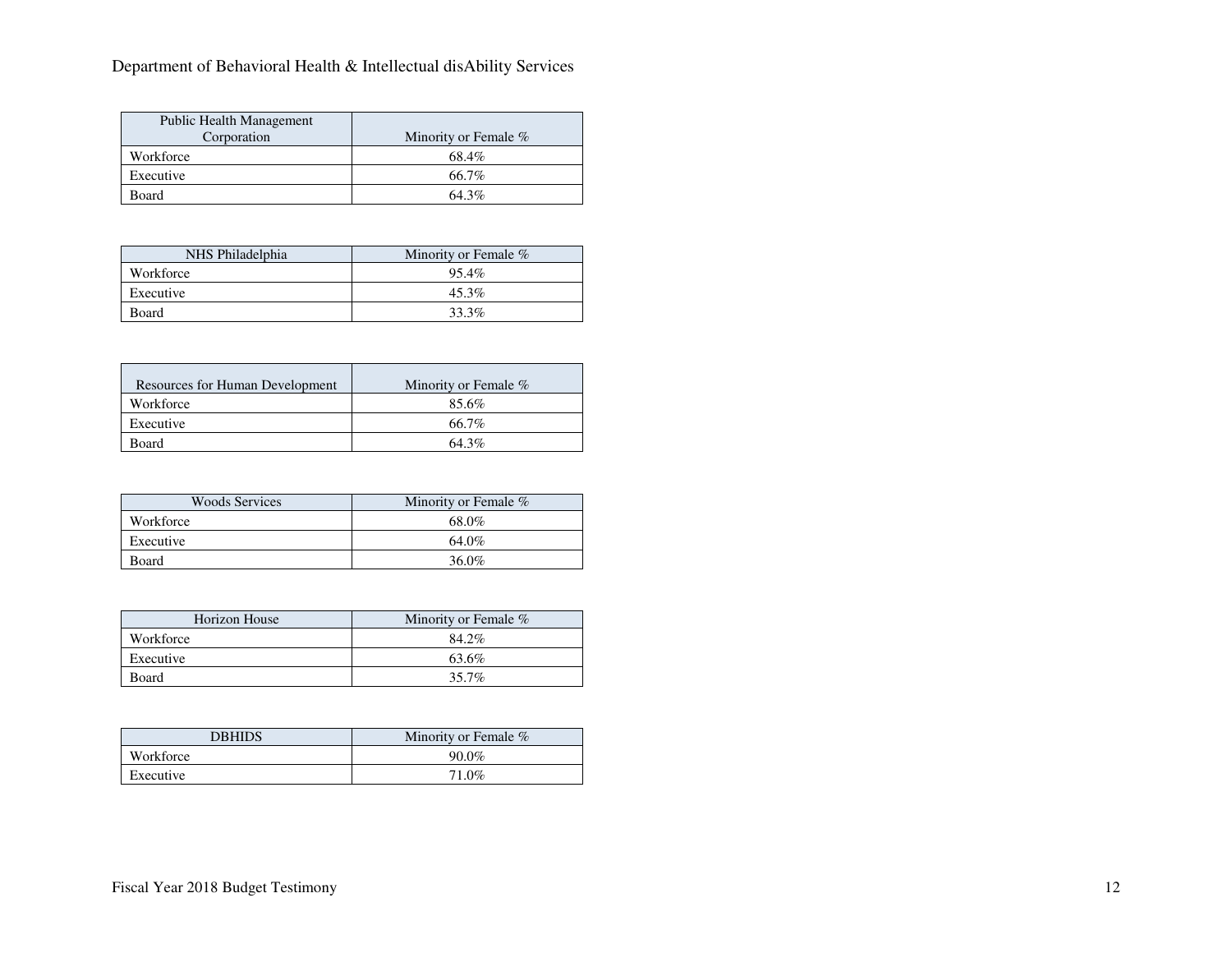# **EMPLOYEE DATA**

| <b>Staff Demographics (as of December 2016)</b> |                          |                |                        |                |                |  |  |  |
|-------------------------------------------------|--------------------------|----------------|------------------------|----------------|----------------|--|--|--|
|                                                 | <b>Full-Time Staff</b>   |                | <b>Executive Staff</b> |                |                |  |  |  |
|                                                 | Male                     | Female         |                        | Female         |                |  |  |  |
|                                                 | African-                 | African-       |                        | African-       | African-       |  |  |  |
|                                                 | American                 | American       |                        | American       | American       |  |  |  |
| Total                                           | 41                       | 138            | Total                  | 3              | 1              |  |  |  |
| % of Total                                      | 16%                      | 55%            | % of Total             | 43%            | 14%            |  |  |  |
| Average Salary                                  | \$66,228                 | \$63,670       | Average Salary         | \$143,044      | \$124,027      |  |  |  |
| Median Salary                                   | \$66,083                 | \$65,833       | Median Salary          | \$140,000      | \$124,027      |  |  |  |
|                                                 | White                    | White          |                        | White          | White          |  |  |  |
| Total                                           | 25                       | 28             | Total                  | $\overline{2}$ | 1              |  |  |  |
| % of Total                                      | 10%                      | 11%            | % of Total             | 29%            | 14%            |  |  |  |
| Average Salary                                  | \$73,463                 | \$73,742       | Average Salary         | \$109,345      | \$124,227      |  |  |  |
| <b>Median Salary</b>                            | \$74,342                 | \$71,382       | Median Salary          | \$109,345      | \$124,227      |  |  |  |
|                                                 | Hispanic                 | Hispanic       | Hispanic<br>Hispanic   |                |                |  |  |  |
| Total                                           | $\overline{4}$           | 5              | Total                  |                |                |  |  |  |
| % of Total                                      | 2%                       | 2%             | % of Total             | $0\%$          | $0\%$          |  |  |  |
| Average Salary                                  | \$58,834                 | \$58,040       | Average Salary         |                |                |  |  |  |
| Median Salary                                   | \$66,233                 | \$66,083       | Median Salary          |                |                |  |  |  |
|                                                 | Asian                    | Asian          | Asian                  |                | Asian          |  |  |  |
| Total                                           | 3                        | $\overline{4}$ | Total                  |                |                |  |  |  |
| % of Total                                      | $1\%$                    | 2%             | % of Total             | $0\%$          | $0\%$          |  |  |  |
| Average Salary                                  | \$52,805                 | \$65,558       | Average Salary         |                |                |  |  |  |
| Median Salary                                   | \$58,144                 | \$71,230       | Median Salary          |                |                |  |  |  |
|                                                 | Other                    | Other          | Other<br>Other         |                |                |  |  |  |
| Total                                           |                          | 2              | Total                  |                |                |  |  |  |
| % of Total                                      | $0\%$                    | $1\%$          | % of Total             | $0\%$          | $0\%$          |  |  |  |
| Average Salary                                  | $\overline{\phantom{a}}$ | \$33,679       | Average Salary         | $\overline{a}$ | $\overline{a}$ |  |  |  |
| <b>Median Salary</b>                            | $\frac{1}{2}$            | \$33,679       | <b>Median Salary</b>   |                |                |  |  |  |
|                                                 | Bilingual                | Bilingual      |                        | Bilingual      | Bilingual      |  |  |  |
| Total                                           | 6                        | $\overline{4}$ | Total                  |                |                |  |  |  |
| % of Total                                      | 2%                       | $2\%$          | % of Total             | $0\%$          | $0\%$          |  |  |  |
| Average Salary                                  | \$52,609                 | \$61,179       | Average Salary         |                |                |  |  |  |
| Median Salary                                   | \$57,986                 | \$62,472       | Median Salary          |                |                |  |  |  |
|                                                 | Male<br>Female           |                | Male<br>Female         |                |                |  |  |  |
| Total                                           | 73                       | 177            | Total                  | 5              | $\overline{c}$ |  |  |  |
| % of Total                                      | 29%                      | 71%            | % of Total             | 71%            | 29%            |  |  |  |
| Average Salary                                  | \$67,810                 | \$64,808       | Average Salary         | \$129,564      | \$124,127      |  |  |  |
| <b>Median Salary</b>                            | \$66,283                 | \$66,016       | Median Salary          | \$130,000      | \$124,127      |  |  |  |